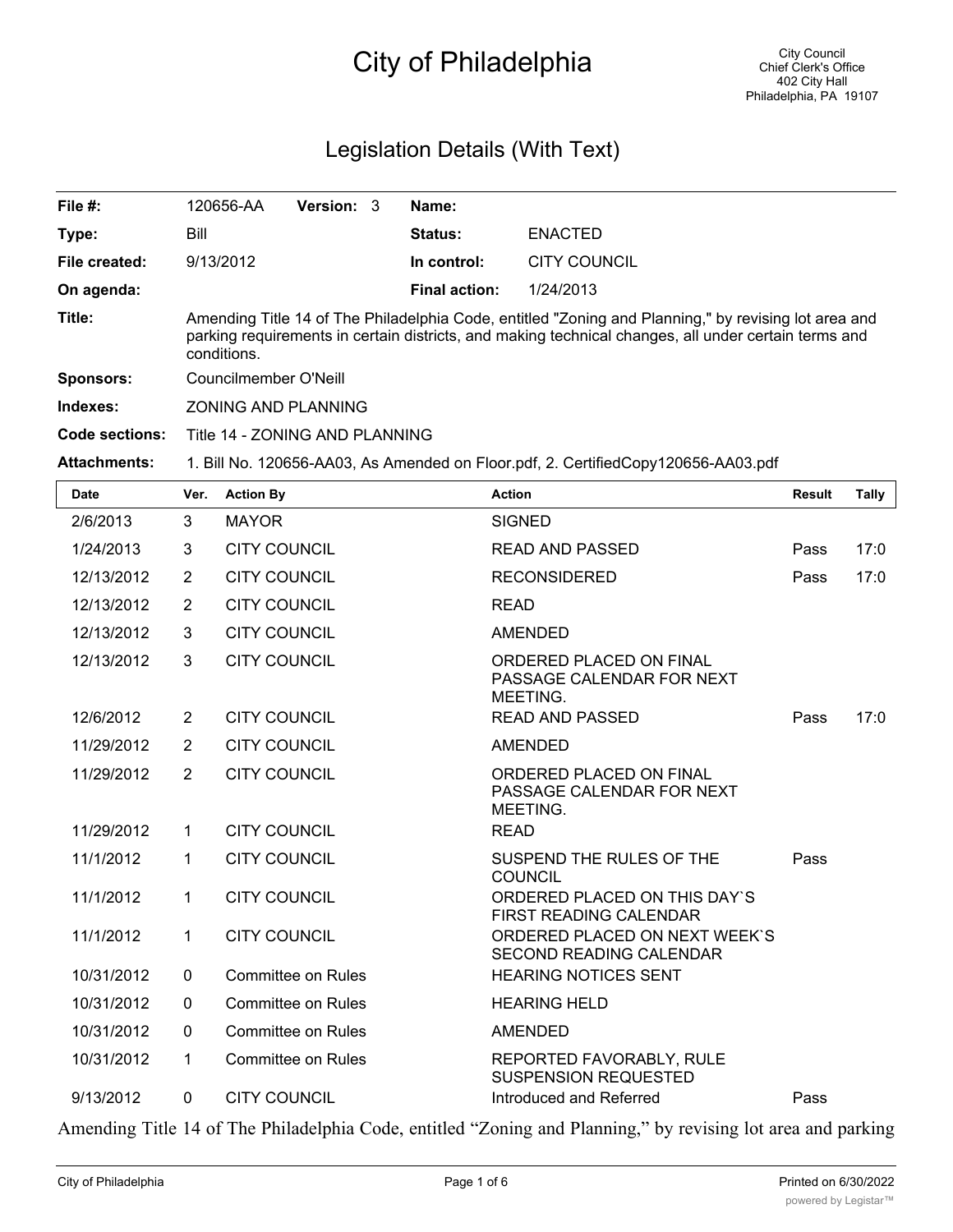requirements in certain districts, and making technical changes, all under certain terms and conditions.

*THE COUNCIL OF THE CITY OF PHILADELPHIA HEREBY ORDAINS:*

SECTION 1. Title 14 of The Philadelphia Code is hereby amended to read as follows:

### TITLE 14. ZONING AND PLANNING

 \* \* \* CHAPTER 14-500. USE REGULATIONS

\* \* \*

§ 14-506. /NCP, North Central Philadelphia Overlay District.

\* \* \*

*(3) Subarea C.*

*(a) District Boundaries.*

*The Subarea C /NCP district regulations apply to all RM-1 lots within the area bounded by 20th Street, Margie Street, Glenwood Avenue, 20th Street, Ridge Avenue, College Avenue, 20th Street, Girard Avenue, Ninth Street, and Lehigh Avenue, as shown on the following map for illustrative purposes only.*

*(b) Permitted Number of Dwelling Units.*

*A minimum 425 sq. ft. of lot area is required per dwelling unit. Whenever the calculation* of permitted number of dwelling units results in a fraction of a dwelling unit, then the number of permitted *dwelling units shall be rounded down to the nearest whole number.*

*(c) Required Parking.*

*Parking shall not be required for the first three dwelling units, and thereafter, shall be required at a ratio of three parking spaces for every ten dwelling units.*

\* \* \*

#### CHAPTER 14-600. USE REGULATIONS

\* \* \*

§14-602 Use Tables.

\* \* \*

(3) Residential Districts.

\* \* \*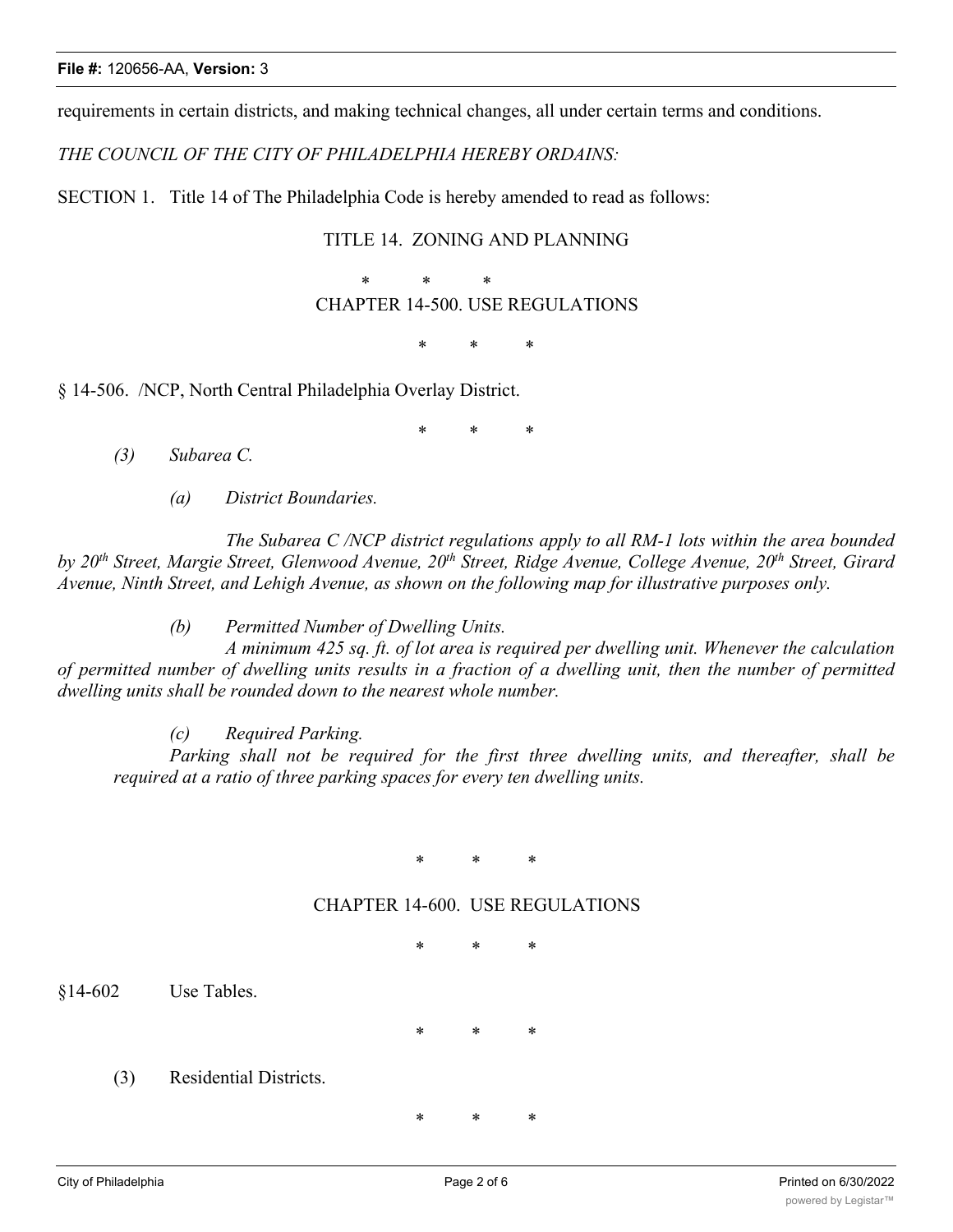(a) Notes for Table 14-602-1.

[1] A minimum 360 sq. ft. of lot area is required per dwelling unit for the first 1,440 sq. ft. of lot area. A minimum of 480 sq. ft. of lot area is required per dwelling unit for the lot area in excess of 1,440 sq. ft. Whenever the calculation of permitted number of dwelling units results in a fraction of a dwelling unit, then the number of permitted dwelling units shall be rounded down to the nearest whole number.

\* \* \*

\* \* \*

(4) Commercial Districts

(a) Notes for Table 14-602-2.

\* \* \*

[2] A minimum 360 sq. ft. of lot area is required per dwelling unit for the first 1,440 sq. ft of lot area<sub>r</sub>, and A a minimum of 480 sq. ft. of lot area is required per dwelling unit for the lot area in excess of 1,440 sq. ft. Whenever the calculation of permitted number of dwelling units results in a fraction of a dwelling unit, then the number of permitted dwelling units shall be rounded down to the nearest whole number.

\* \* \*

#### CHAPTER 14-800. PARKING AND LOADING

\* \* \*

§14-802. Motor Vehicle Parking Ratios.

\* \* \*

#### **Table 14-802-1: Required Parking in Residential Districts**

|                                                  | <b>Minimum Required Parking Spaces (spaces per unit/sq. ft. of gross floor area/be</b> |                            |                            |
|--------------------------------------------------|----------------------------------------------------------------------------------------|----------------------------|----------------------------|
|                                                  | <b>RSD-1/2/3 RSA-1/2/3 RTARSA-4/5 RM-1</b><br><b>RMX-1</b>                             |                            | RM-2/3/4 RMX-2/3           |
| <b>Residential Use Category (as noted below)</b> |                                                                                        |                            |                            |
| Household Living (as noted below)                |                                                                                        |                            |                            |
| Single-Family                                    | $1/$ unit                                                                              |                            |                            |
| Two-Family                                       | $1/$ unit                                                                              |                            | $1/2$ units                |
| Multi-Family                                     | $1/$ unit                                                                              |                            | $3/10$ units               |
| Group Living (except as noted below)             | 1/10 permanent beds                                                                    | 1/10 permanent beds        | 1/10 permanent beds        |
| Single-Room Residence                            | $1/20$ units $+1$ ; min. 2                                                             | $1/20$ units $+1$ ; min. 2 | $1/20$ units $+1$ ; min. 2 |

which which will be a strong with the strong strong with the strong strong with the strong strong with the strong strong strong with the strong strong strong strong strong strong strong strong strong strong strong strong s

which which will be a strong with the strong strong with the strong strong with the strong strong with the strong strong strong with the strong strong strong strong strong strong strong strong strong strong strong strong s

which which will be a strong with the strong strong with the strong strong with the strong strong with the strong strong strong with the strong strong strong strong strong strong strong strong strong strong strong strong s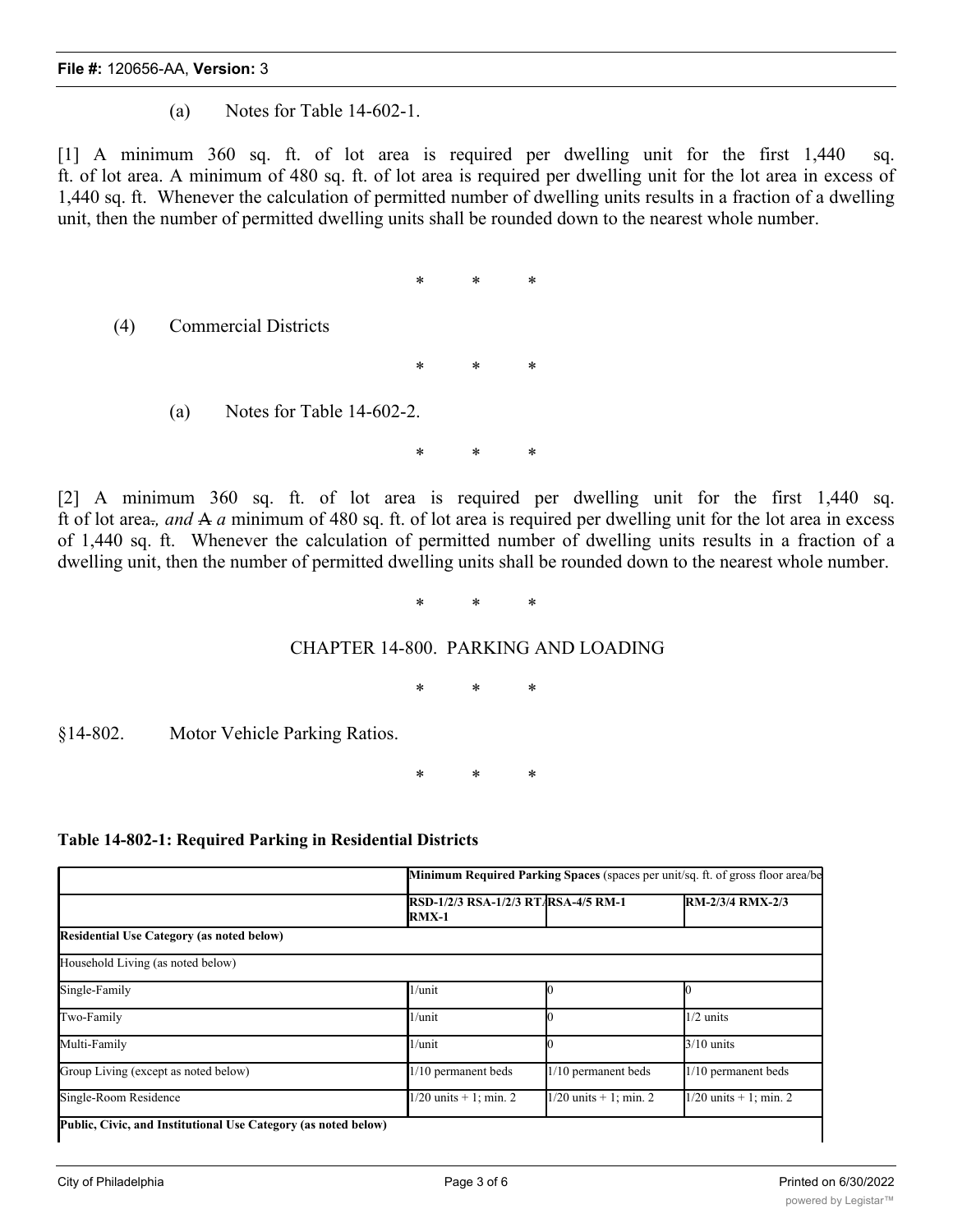## **File #:** 120656-AA, **Version:** 3

**Public, Civic, and Institutional Use Category (as noted below)**

| Religious Assembly                                | whichever is greater | whichever is greater                                                                       | $1/10$ seats or $1/1,000$ sq. ft. $1/10$ seats or $1/1,000$ sq. ft. $1/10$ seats or $1/1,000$ sq. ft.<br>whichever is greater                                                                                                                            |
|---------------------------------------------------|----------------------|--------------------------------------------------------------------------------------------|----------------------------------------------------------------------------------------------------------------------------------------------------------------------------------------------------------------------------------------------------------|
| Wireless Service Facility                         |                      |                                                                                            |                                                                                                                                                                                                                                                          |
| Commercial Services Use Category (as noted below) |                      |                                                                                            |                                                                                                                                                                                                                                                          |
| Assembly and Entertainment                        | whichever is greater | $1/1,000$ sq. ft.                                                                          | $1/10$ seats or $1/1,000$ sq. ft. The greater of (a) none for The greater of (a) none for<br>100 seats then $1/10$ seats orifirst 200 seats then $1/10$ sea<br>none for first $2,500$ sq. ft. th(b) none for first $4,000$ sq.<br>then $1/1,000$ sq. ft. |
| Urban Agriculture Use Category (as noted below)   |                      |                                                                                            |                                                                                                                                                                                                                                                          |
| Market or Community-Supported Farm                |                      | 5,000 sq. ft., otherwise 2 $\,$ 5,000 sq. ft., otherwise 2 $\,$ 5,000 sq. ft., otherwise 2 | None if lot area is less than None if lot area is less than None if lot area is less than                                                                                                                                                                |
| <b>All Other Uses</b>                             |                      |                                                                                            |                                                                                                                                                                                                                                                          |
| All Other Uses                                    | $1/1,000$ sq. ft.    | $1/1,000$ sq. ft.                                                                          | None for first 2,500 sq. ft., None for first 4,000 sq. ft.,<br>$1/1,000$ sq. ft.                                                                                                                                                                         |

### **Table 14-802-2: Required Parking in Commercial Districts (Except CMX-1, CA-1, and CA-2)**

\* \* \*

|                                                                | $CMX-2/2.5$                                               | $CMX-3$                                                                                | $CMX-4/5$                                                                                                                       |
|----------------------------------------------------------------|-----------------------------------------------------------|----------------------------------------------------------------------------------------|---------------------------------------------------------------------------------------------------------------------------------|
| <b>Residential Use Category</b> (as noted below)               |                                                           |                                                                                        |                                                                                                                                 |
| Household Living (except as noted below)                       |                                                           | $3/10$ units                                                                           | Ю.                                                                                                                              |
| Multi-Family                                                   |                                                           | $3/10$ units                                                                           | $3/10$ units                                                                                                                    |
| Caretaker Quarters                                             |                                                           | 0                                                                                      | lo.                                                                                                                             |
| Group Living (except as noted below)                           | 1/10 permanent beds                                       | 1/10 permanent beds                                                                    | Ю.                                                                                                                              |
| Single-Room Residence                                          | $1/20$ units + 1; min.2                                   | $1/20$ units $+1$ ; min.2                                                              | l0                                                                                                                              |
| Public, Civic, and Institutional Use Category (as noted below) |                                                           |                                                                                        |                                                                                                                                 |
| Detention and Correctional Facilities                          | $1/1,000$ sq. ft.                                         | $1/1,000$ sq. ft.                                                                      | $1/1,000$ sq. ft.                                                                                                               |
| <b>Educational Facilities</b>                                  | $1/1,000$ sq. ft.                                         | $1/1,000$ sq. ft.                                                                      | $1/1,000$ sq. ft.                                                                                                               |
| Fraternal Organization                                         | $1/300$ sq. ft.                                           | $1/500$ sq. ft.                                                                        | $1/1,000$ sq. ft.                                                                                                               |
| Hospital                                                       | 1/4 bed design capacity                                   | 1/4 bed design capacity                                                                | 1/4 bed design capacity                                                                                                         |
| Libraries and Cultural Exhibits                                | $1/1000$ sq. ft.                                          | None for the first $4,000$ sq. None for the first $10,000$ sq.<br>then 1/1,000 sq. ft. | then 1/1,000 sq. ft.                                                                                                            |
| Religious Assembly                                             | $1/10$ seats or $1/1,000$ sq. ft.<br>whichever is greater | $1/10$ seats or $1/1,000$ sq. ft<br>whichever is greater                               | The greater of $(a)$ none for<br>first 400 seats then 1/10 sea<br>$(b)$ none for the first $10,000$<br>ft. then 1/1,000 sq. ft. |
| <b>Safety Services</b>                                         | $1/1,000$ sq. ft.                                         | $1/1,000$ sq. ft.                                                                      | $1/1,000$ sq. ft.                                                                                                               |
| <b>Transit Station</b>                                         | $\Omega$                                                  | $\overline{0}$                                                                         | $\overline{0}$                                                                                                                  |
| Utilities and Services, Basic                                  | $1/2,000$ sq. ft.                                         | $1/2,000$ sq. ft.                                                                      | $1/2,000$ sq. ft.                                                                                                               |
| Utilities and Services, Major                                  | $1/2,000$ sq. ft.                                         | $1/2,000$ sq. ft.                                                                      | $1/2,000$ sq. ft.                                                                                                               |
| <b>Wireless Service Facility</b>                               |                                                           | $\overline{0}$                                                                         | $\overline{0}$                                                                                                                  |
| Office Use Category (as noted below)                           |                                                           |                                                                                        |                                                                                                                                 |
| All Office Uses                                                | Ю                                                         | $\overline{0}$                                                                         | l0                                                                                                                              |

All Retail Sales Uses 0 0 0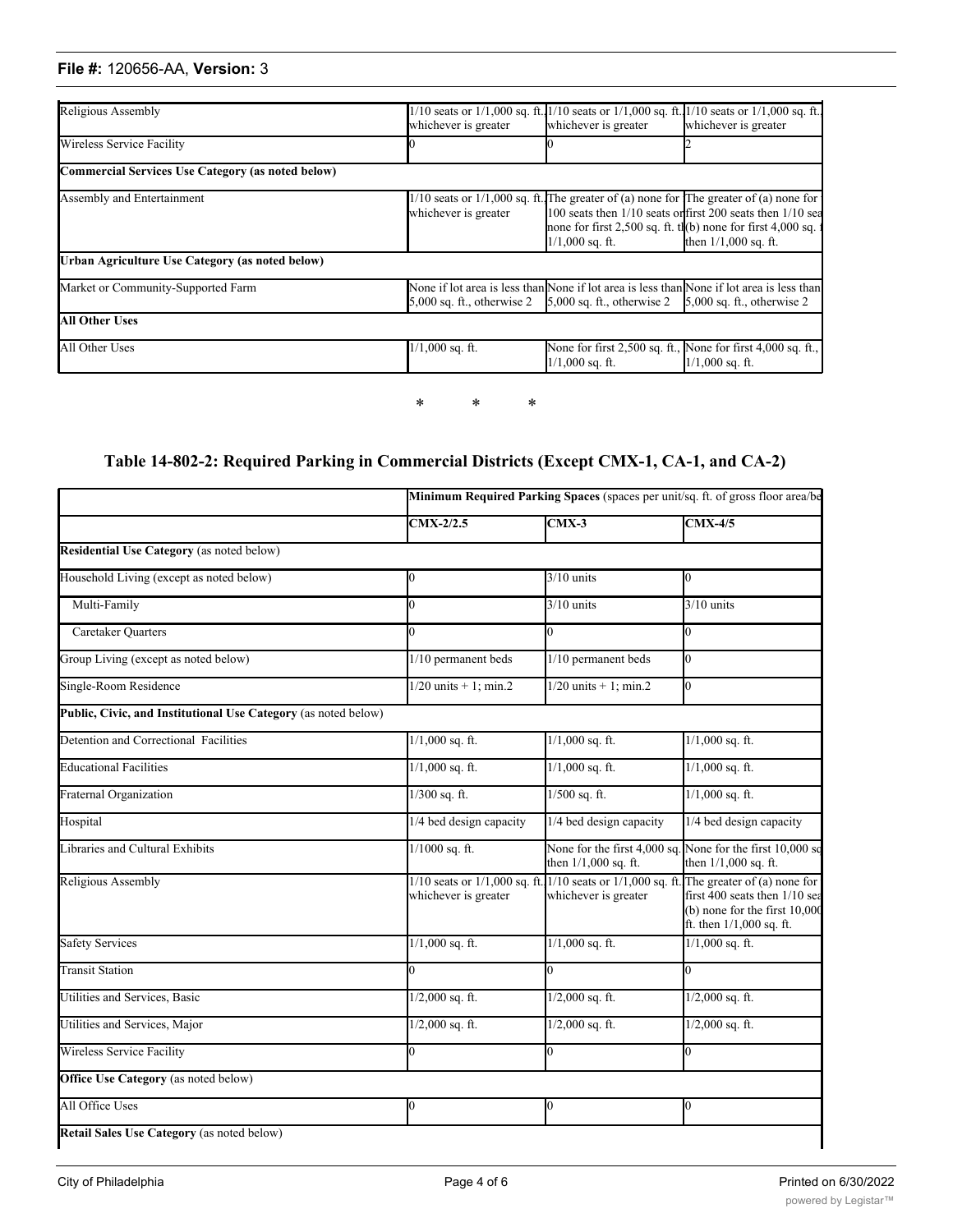#### **File #:** 120656-AA, Version: 3 **Retail Sales Use Category** (as noted below)

| All Retail Sales Uses                                                            | Ю                                                                                                        | 0                                                                                           | 0                                                                                                                             |
|----------------------------------------------------------------------------------|----------------------------------------------------------------------------------------------------------|---------------------------------------------------------------------------------------------|-------------------------------------------------------------------------------------------------------------------------------|
| Commercial Services (as noted below)                                             |                                                                                                          |                                                                                             |                                                                                                                               |
|                                                                                  |                                                                                                          |                                                                                             |                                                                                                                               |
| <b>Adult-Oriented Service</b>                                                    |                                                                                                          |                                                                                             | 0                                                                                                                             |
| Animal Services                                                                  |                                                                                                          |                                                                                             | 0                                                                                                                             |
| Assembly and Entertainment                                                       | whichever is greater                                                                                     | $1/10$ seats or $1/1,000$ sq. ft. $1/10$ seats or $1/1,000$ sq. ft.<br>whichever is greater | The greater of (a) none for<br>first 400 seats then 1/10 sea<br>$(b)$ none for the first $10,000$<br>ft. then 1/1,000 sq. ft. |
| <b>Building Services</b>                                                         | 0                                                                                                        | 0                                                                                           |                                                                                                                               |
| <b>Business Support</b>                                                          |                                                                                                          |                                                                                             | 0                                                                                                                             |
| Day Care                                                                         |                                                                                                          | 0                                                                                           | 0                                                                                                                             |
| Eating and Drinking Establishments                                               |                                                                                                          |                                                                                             | 0                                                                                                                             |
| <b>Financial Services</b>                                                        |                                                                                                          |                                                                                             | 0                                                                                                                             |
| <b>Funeral and Mortuary Services</b>                                             |                                                                                                          |                                                                                             | 0                                                                                                                             |
| Maintenance and Repair of Consumer Goods                                         |                                                                                                          |                                                                                             | 0                                                                                                                             |
| Personal Services                                                                | 0                                                                                                        | 0                                                                                           | O.                                                                                                                            |
| Radio, Television, and Recording Services                                        |                                                                                                          |                                                                                             | 0                                                                                                                             |
| Visitor Accommodations                                                           | 0                                                                                                        |                                                                                             | 0                                                                                                                             |
| Vehicle and Vehicular Equipment Sales and Services Use Category (as noted below) |                                                                                                          |                                                                                             |                                                                                                                               |
| Commercial Vehicle Repair and Maintenance                                        | $2/$ repair bay or 300 sq. ft. $2/$ repair bay or 300 sq. ft. 0<br>repair space, whichever is<br>greater | repair space, whichever is<br>greater                                                       |                                                                                                                               |
| Personal Vehicle Repair and Maintenance                                          | 2 / repair bay or 300 sq. ft.<br>repair space, whichever is repair space, whichever is<br>greater        | $2/$ repair bay or 300 sq. ft. 0<br>greater                                                 |                                                                                                                               |
| All Other Vehicle and Vehicular Equipment Sales<br>and Services Uses             | $1/2,000$ sq. ft.                                                                                        | $1/2,000$ sq. ft.                                                                           | 0                                                                                                                             |
| Wholesale, Distribution, and Storage Use Category (as noted below)               |                                                                                                          |                                                                                             |                                                                                                                               |
| Moving and Storage Facilities                                                    | $1/1,500$ sq. ft.                                                                                        | $1/2,000$ sq. ft.                                                                           | $1/3,000$ sq. ft.                                                                                                             |
| Industrial Use Category (as noted below)                                         |                                                                                                          |                                                                                             |                                                                                                                               |
| Artist Studios and Artisan Manufacturing                                         | $1/300$ sq. ft.                                                                                          | 1/800 sq. ft.                                                                               | None for the first 7,500 sq.<br>then 1/2,000 sq. ft.                                                                          |
| Research and Development                                                         | $1/300$ sq. ft.                                                                                          | $1/800$ sq. ft.                                                                             | None for the first 7,500 sq.<br>then $1/2,000$ sq. ft.                                                                        |
| <b>Urban Agriculture Use Category (as noted below)</b>                           |                                                                                                          |                                                                                             |                                                                                                                               |
| Market and Community-Supported Farm                                              | None if lot area is less than None if lot area is less than<br>$5,000$ sq. ft., otherwise 2              | $5,000$ sq. ft., otherwise 2                                                                | None if lot area is less than<br>5,000 sq. ft., otherwise 2                                                                   |

\* \* \*

§14-803. Motor Vehicle Parking Standards.

(1) Accessory Parking Standards.

\* \* \*

(c) Additional Regulations for RSA-5, RM-1, CMX-2, and CMX-2.5 Districts.